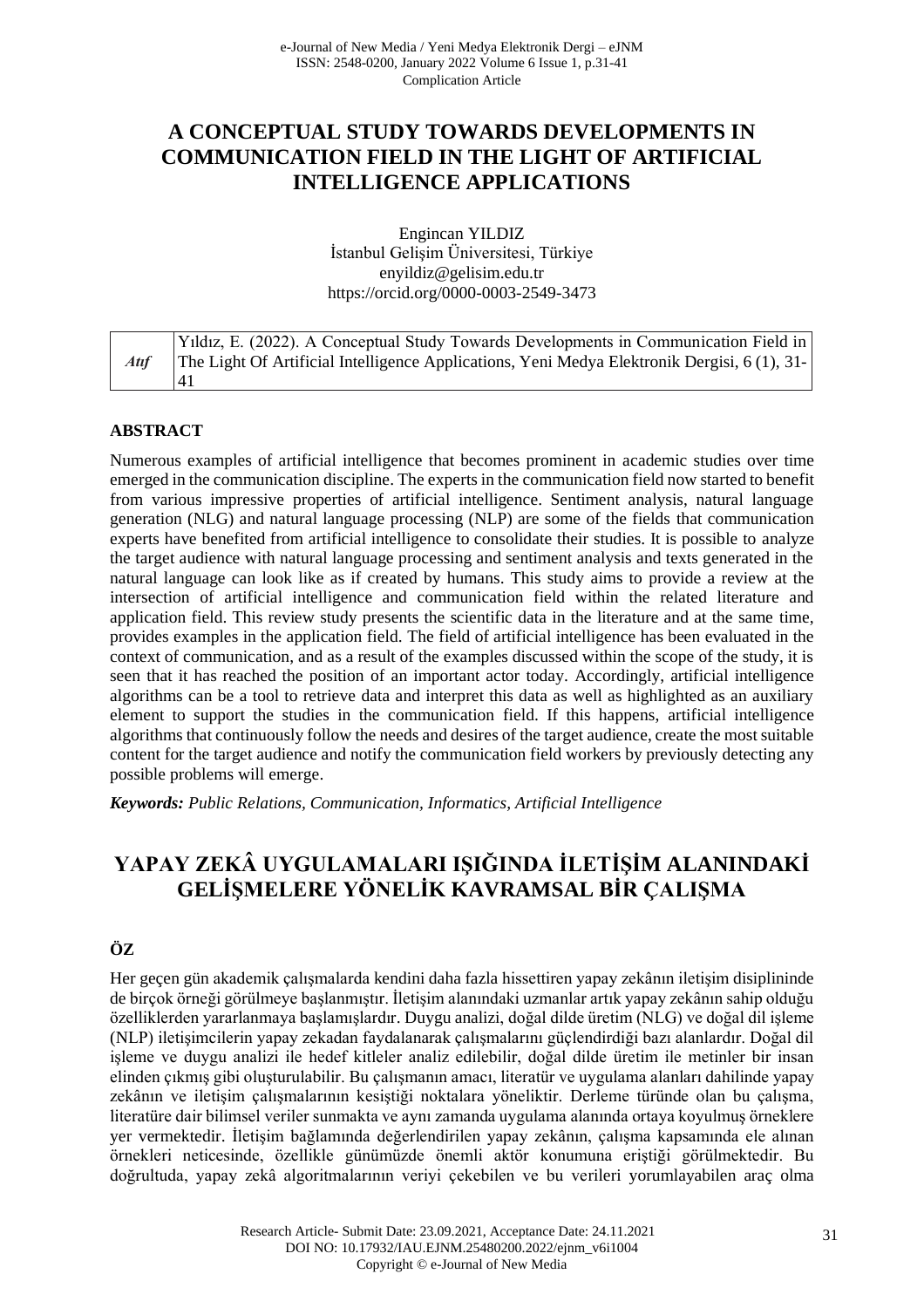e-Journal of New Media / Yeni Medya Elektronik Dergi – eJNM ISSN: 2548-0200, January 2022 Volume 6 Issue 1, p.31-41 Complication Article

özelliğine ek olarak, iletişim alanında çalışanlara destek verebilecek bir yardımcı eleman olarak ön plana çıkabileceği öngörülmektedir. Bu durumun gerçekleşmesi durumunda, hedef kitlenin istek ve ihtiyaçlarını sürekli takip eden, kitleye yönelik en uygun içerikleri oluşturabilen dahası, herhangi bir sorunu önceden tespit ederek iletişim alanında çalışanlara bildirebilen yapay zekâ algoritmalarının ortaya çıkacağı düşünülmektedir.

*Anahtar Kelimeler: İletişim, Bilişim, Yapay Zekâ*

#### **INTRODUCTION**

The subject of artificial intelligence shows itself in many academic disciplines. Especially globalization, advances in technology, developments in the field of informatics, the increase in data and the importance of data have brought many important developments. In this direction, many conclusions can be reached from the data obtained thanks to artificial intelligence algorithms.

Today, artificial intelligence can be indicated as the strongest research field under computer sciences (Köse, 2018: 94). Artificial intelligence, which has a place in the field of computer science, is frequently used in different ways in this discipline. In addition to data growth and rapid development in algorithms (ex. deep learning), artificial intelligence (AI) made various breakthroughs to gradually improve information technologies resources (Shi et al.,2020: 2167). In this way, it is seen that artificial intelligence, which makes breakthroughs in a wide variety of applications, has expanded considerably in terms of areas where it is used.

In the globalising world with the expansion of mass communication tools, studies in the artificial intelligence field as well as other science fields accelerated and overcame long distances (Karaduman, :5). Many fields such as artistic studies, visual disciplines and communication discipline have been affected by these developments and many examples have been encountered in terms of practice. Artificial intelligence applications can be commonly seen in various important communication disciplines such as public relations, journalism and advertisement. According to Yıldız (2020:606), artificial intelligence (AI) can find an application area in various fields and communication discipline is among these fields. Especially due to various opportunities for usage areas, artificial intelligence (AI) increasingly became an important and investigation worthy field in the communication field.

The growth in the data, algorithms gaining importance and wide range of artificial intelligence applications enabled this field to interact with various fields. It is possible to create numerous opportunities for organizations from the data obtained from artificial intelligence applications. States, governments, holdings, non-governmental organizations, large or small-scale companies can benefit from the opportunities of artificial intelligence. For example, there are some initiatives related to artificial intelligence that have been launched by the Trump administration so far (Mori, 2018: 24). In addition, institutions can use artificial intelligence in their campaigns or in the analysis of target audiences. Accordingly, when artificial intelligence is considered for the communication field, it can be seen that various communication fields such as journalism, advertisement and public relations are increasingly applied to artificial intelligence applications. The artificial intelligence applications are visible on various topics such as digital assistants, chatbots, robot journalism, viewer reactions, crisis management and reputation management. Although artificial intelligence and the communication field are different disciplines, it can be seen that these fields intersect at numerous points.

The businesses that support their communication field activities with artificial intelligence manage to obtain various important opportunities. Accordingly, it is possible to create content that the target audience will enjoy by processing the obtained data, the target audience can be better analyzed with the big data obtained about the target audience, the impact of the messages and the campaign success can be measured more clearly by collection the big data or the possible problems can be detected before these problems occur.

It can be seen that AI algorithms start to play an increasingly large role in modern society (Bostrom and Yudkowsky, 2011: 2). A group of computer scientists from Carnegie Mellon University found that machine learning algorithms made more decisions about personalized recommendations, advertisement and business opportunities along with other things (Etzioni and Etzioni, 2017: 409). Artificial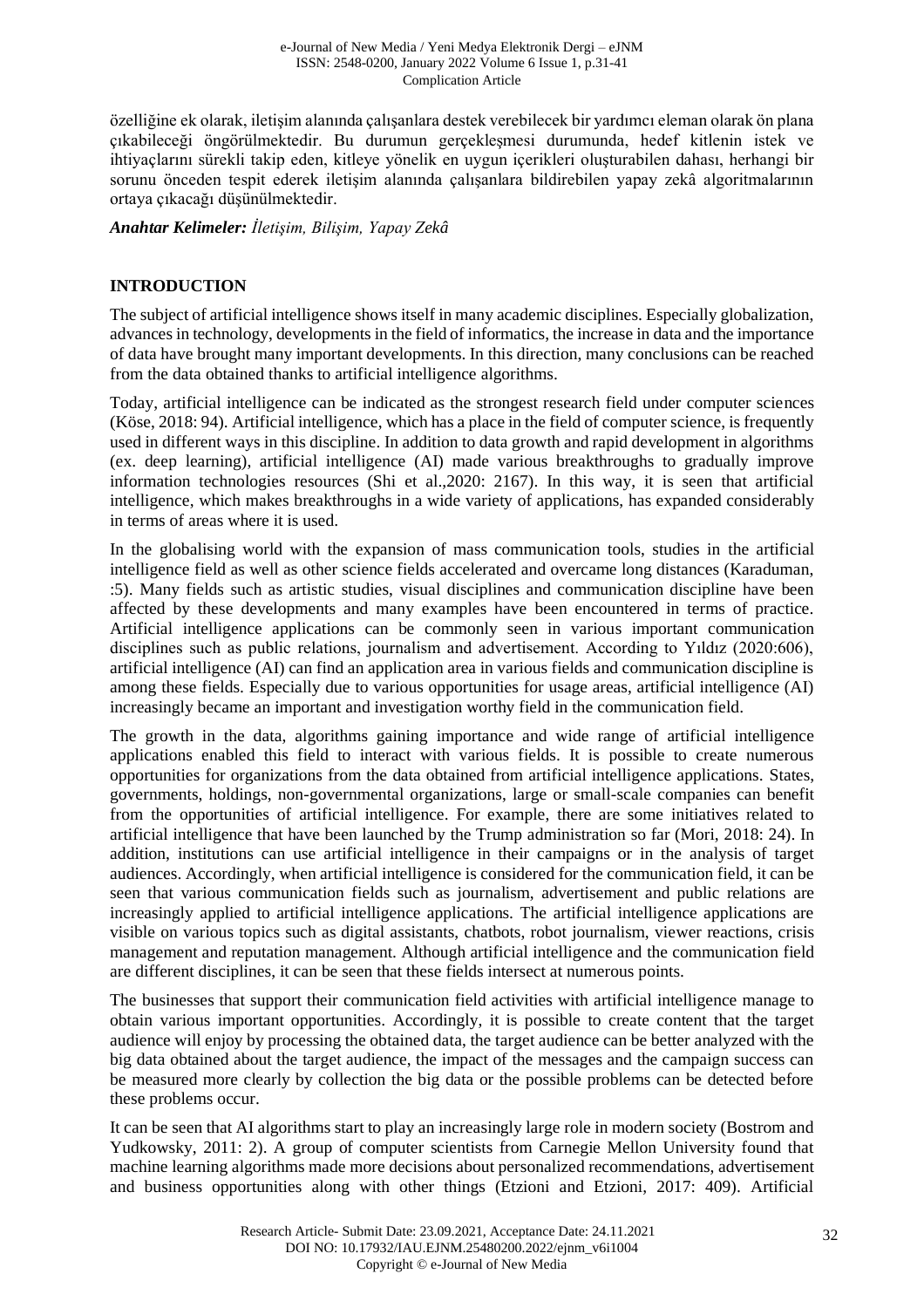intelligence-based communication studies are included in this study. Accordingly, the main purpose of this study is to offer artificial intelligence applications in the communication field as a review study. In addition to this main purpose, this study aims to show that the artificial intelligence algorithms act as an auxiliary element for the communication experts based on the artificial intelligence applications.

# **ARTIFICIAL INTELLIGENCE OVERVIEW**

Artificial intelligence (AI) is the general name given to developing machine technology to behave and act like humans created with artificial tools (Ilıcak Aydınalp, 2020: 2287). According to Say (2018:83), this is the scientific field that investigates how can we achieve all cognitive effectiveness (with bodies when necessary) of everything the natural systems can do (whether intelligent or not) with artificial systems and higher success levels. Another definition states that artificial intelligence is a study field of non-biologic software that imitates the analysis of thought methods of humans and the operation mechanism of the human brain (Güney and Yavuz, 2020: 417). Today, artificial intelligence can imitate processes such as information processing, thinking and learning and transcend human brain capacities while doing all these things (Şahin, 2021: 121).

The interest in artificial intelligence significantly increased in the last 60 years since artificial intelligence is included in the academic field (Nah et al., 2020: 369). According to Vesa and Tienari (2020: 3), intelligent agent programs became more widespread. These are the decision-making components of modern artificial intelligence and often work together with other important artificial intelligence technologies such as machine learning, natural language processing or AI-driven robotics. Artificial intelligence (AI) impacts and transforms the commercial and daily lives of societies (Panda et al., 2019: 197). Most of the institutions store almost many of their important data in digital media. However, in case of problems in storage, it is of great importance to intervene in this situation. However, any coding error can be repaired or replaced with the Superzapping method (Arslan, 2021: 548-549).

If artificial intelligence is considered accordingly, mathematician Alan Turing from Cambridge is considered as an important name for the computer and artificial intelligence field in history (Franklin,2017: 17). Alan Mathison Turing asked "can machines think?" and brought artificial intelligence into the agenda (Sucu & Ataman, 2020: 42). In 1950, British mathematician Alan Turing published his article called "computer machines and intelligence" where he summarized a few effective ideas about natural language processing, machine learning and genetic calculation (Natale and Ballatore, 2020: 8). Turing Test recommended by Alan Turing (1950) is designed to provide a satisfactory operational definition of intelligence (Russell and Norvig, 2010: 2). All these situations have led to an important breakthrough in artificial intelligence. In this direction, the studies put forward by Turing are important.

In the developments that followed, many sub-fields of artificial intelligence began to emerge. Artificial intelligence studies started to emerge in various disciplines with sub-domains such as machine learning, natural language processing and natural language learning. The broad impact of artificial intelligence expanded to the business field (Naidoo and Dulek, 2018: 2) and entered in the studies in different fields such as computer engineering, electronics, control, mechatronics, programming and philosophy (Öztürk and Şahin, 2018: 27). A recent and a series of high-profile studies on robotics and artificial intelligence (AI) in the economy and sociology field predicted that numerous jobs will be eliminated due to automation and only a few jobs will replace these jobs (Fleming, 2018: 23). This situation is in a position to affect many areas. With the effect of big data together with artificial intelligence technologies, a person or group has come to a position to put forward many studies.

There are new developments in technology and new tactics emerge in this direction (Gökcek, 2021: 136). Such that, artificial intelligence continues to transform and change the way to do business and many other things. The developments in artificial intelligence and internet technologies contribute to consolidating different communication levels via platforms (Arrojo, 2017:426). Additionally, artificial intelligence technologies started to be positioned as more complex and almost-real communication partners (Guzman and Lewis, 2019: 73). In this direction, artificial intelligence technologies, together with technologies such as chatbots, etc., have started to be able to perform many tasks.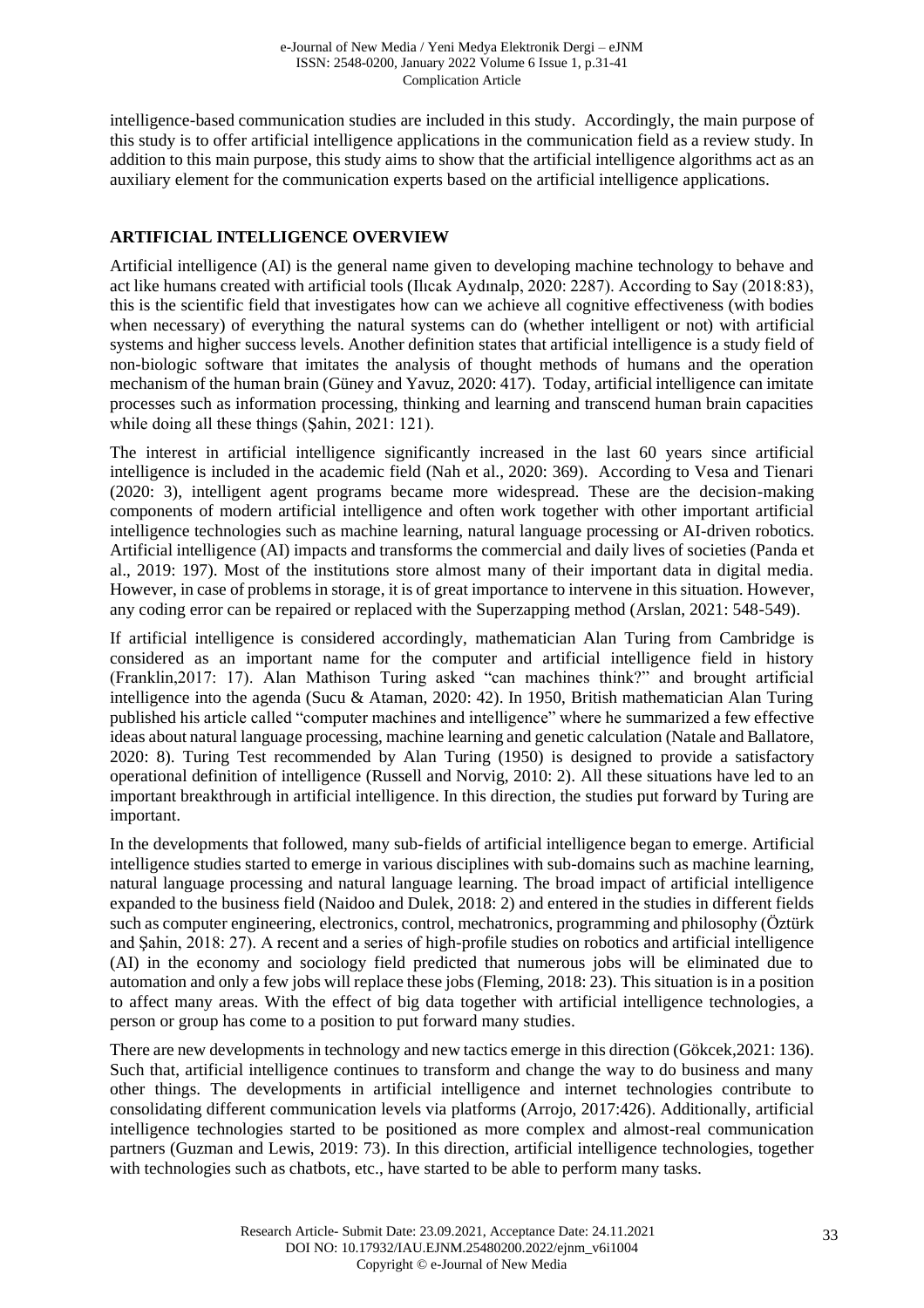With artificial intelligence (AI), computers started to be in a position to realize the tasks that typically require human intelligence (Panda et al., 2019: 196; Huang and Rust, 2018: 155). According to Say (2018: 123), developing algorithms to communicate in human languages (natural language) has been one of the most common study areas of artificial intelligence researchers from Turing's article that suggested the famous test until now.

#### **RE-THINKING ARTIFICIAL INTELLIGENCE IN COMMUNICATION FIELD**

It is possible to say that the number of applications increases proportionally to the increasing intersections between artificial intelligence (AI) and communication science. According to Guzman and Lewis (2019: 71), the gap between artificial intelligence and communication is closing by artificial intelligence (AI) technologies designed to function as communicators. The intersection between the communication field and artificial intelligence is increasing and these are visible in the application field. Accordingly, it is believed that communication is fundamental both for the theory and practice of artificial intelligence (AI) (Gunkel, 2012: 2). A study investigated how much the media organizations in Brazil use artificial intelligence (AI) based communication strategies to create social media measurements and at what level did they increase the interest in Twitter (Nah et al., 2020: 371). From this perspective, artificial intelligence has become an element that influences various fields and media has been one of the influenced fields (Kocabay-Şener, 2021: 239). It is seen that algorithms are used in media analysis, understanding target audiences, and content production. In this direction, software programs such as Python or R Studios, as well as concepts such as machine learning, deep learning, natural language processing and natural language generation, have been frequently encountered in the field of communication. In this way, the target audience can be followed, content suitable for the target audience can be produced, and expectations can be measured.

In particular, inferences can be made by passing the texts obtained with text mining through certain processes. In addition, with artificial intelligence algorithms, personalized content can be delivered to the target audience. Thanks to these "personalized algorithms", content can be presented to people according to the expectations and needs of the target audience.

Sentiment analysis, target audience identification and analysis or organizing communication campaigns by using big data in the communication field can offer significant benefits to organizations. According to Aydınalp Ilıcak (2020:2292), today's artificial intelligence algorithms can complete the routine tasks of communication experts in half time these experts. Such that, collecting the necessary information to create the campaigns requires weeks-long human labor where the data can be collected, organized and turned into usable data rapidly with artificial intelligence. This enabled using algorithms in making research for the activities in the communication field, creating communication campaigns, preparing the messages, applying these messages and measuring the results. In general, communication experts are limited to create and use these algorithms and require external support for all these activities. According to Sütçü and Aytekin (2018), communication experts that avoid big data since a significant amount of data must be collected need to know the related methodology to work on this field and use programming languages such as R, Python to analyze this data.

The emergence of artificial intelligence with all these developments created a situation in which humanoid-like technologies can operate for a long time without human intervention, make their own decisions and act independently. Accordingly, public relations in the communication field need to include the role of artificial intelligence-driven systems to increase human communication (Galloway and Swiatek: 2018: 738). In addition to public relations, various communication fields such as journalism, advertising and radio-TV were and continue to be influenced by artificial intelligence. Accordingly, artificial intelligence-supported (AI) systems took a position to publish real-time social media responses and manage the crisis for the customers of the organizations (Panda et al., 2019: 14). In addition, more user-oriented content can be created with artificial intelligence supported systems. For example, Netflix offers personalized content for areas of interest to people. In addition, Instagram or Google bring ads that people are interested in. Despite the lack of tagged data, crisis information research society continued to advance in different social media data processing tasks. These advancements include data sorting, classification, eliminating, summarizing, ordering and recommendation. The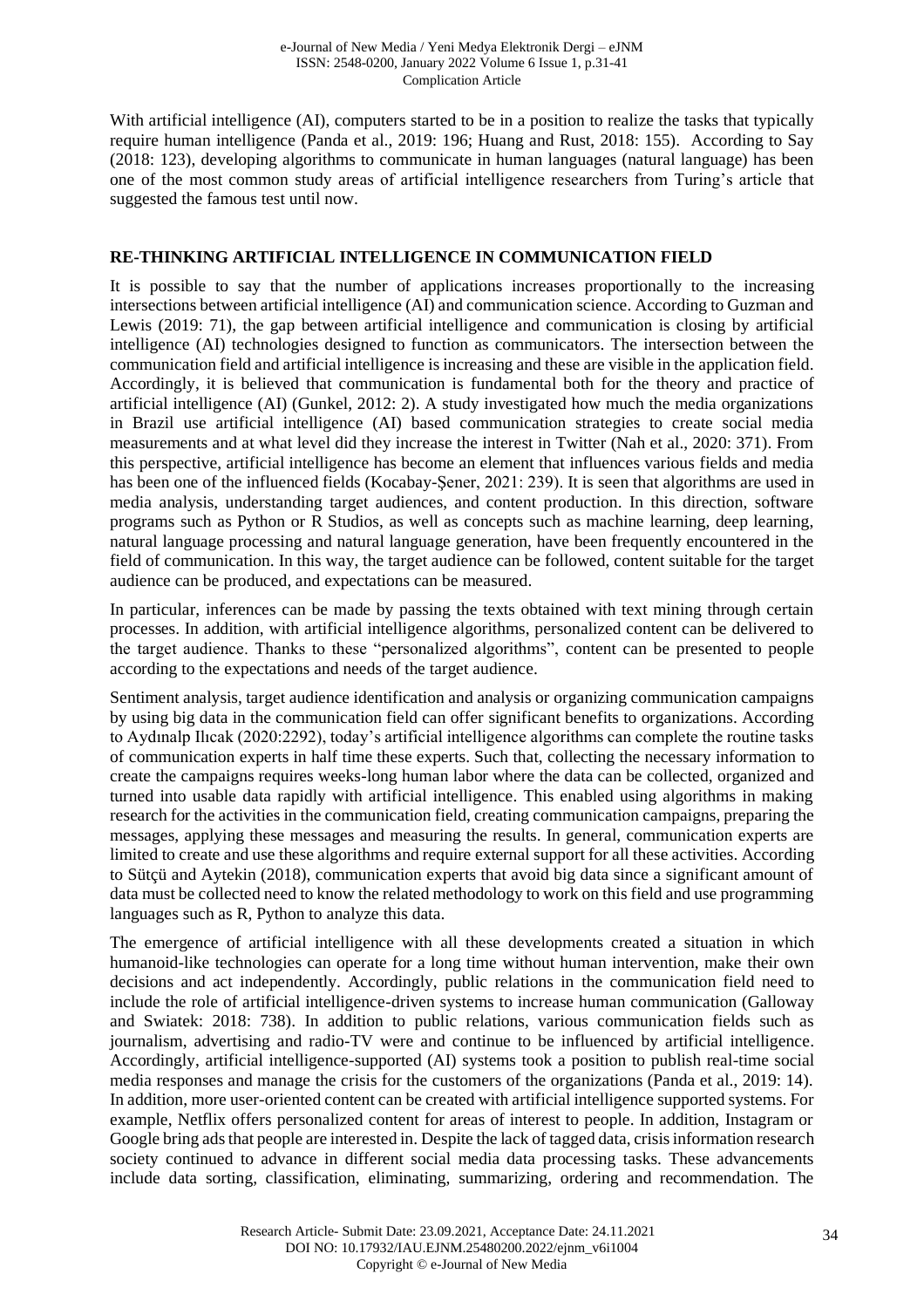majority of these study lines struggle to apply the latest developments in artificial intelligence (AI) and especially the deep learning field until achieving promising results (Imran et al., 2020: 1-2).

Currently, various important developments such as image processing and sound processing are visible. Accordingly, there are numerous applications to help to interpret the existing images and finding the related subject from the images. Camfind (URL-1) or Yandex images can be given as an example of that. The artificial intelligence technologies that can interpret these images have the qualities to offer support in various subjects to organizations in the future. Voice-activated digital assistants emerge as another important topic. Voice-activated digital assistants such as Google's Alexa can comment on sports games in the US and provide information about the background statistics of the team's performance (Gregory, 2018). Algorithms can use structured data to create crime statistics and news reports about sports games and company results (Thurman, Dörr, & Kunert, 2017: 1240). These technical developments also influence news writing. Data journalism emerges as a rather comprehensive term and it is possible to see the examples of data journalism with data visualization (Broussard, 2018: 91). As seen in many examples, texts can be written as if they were made by a human hand. In addition, with the correct analysis of the target audience, these texts can be made suitable for the target audience.

Artificial intelligence (AI) started to create ripples among journalists with automated news writing and content distribution without human intervention (Panda et al., 2019:11) and according to Bulut (2020: 299), the articles created by algorithmic news cannot be distinguished from an article written by humans. With all these developments, effective applications in version fields from employment decision to performance measurement can be undertaken by artificial intelligence (Bal et al., 2019: 1078).

In the light of this information, it can be seen that various fields in the communication discipline such as public relations, advertising, journalism and media are influenced by the developments in artificial intelligence (AI). Artificial intelligence (AI) changed the way of work in the communication field and took an auxiliary position to help the experts in this field. Accordingly, it is possible to see numerous application examples. These situations can include robot journalism, content production, content analysis and many more. For example, the BBC's election results in the 2019 elections in the UK were one of the trials on this subject, the BBC announced that some of the news published on the election night that resulted in Boris Johnson's victory were written by artificial intelligence (URL-2). Among the examples of Natural Language Generation, these contents can be shown. Thanks to artificial intelligence technologies and natural language generation, the contents can be presented as if they were made by a human.

## **IS ARTIFICIAL INTELLIGENCE JUST A "MEDIATOR"? OR IS IT AN "AUXILIARY ELEMENT"?**

What artificial intelligence (AI) applications can do in the communication field will bring some important questions such as "is it about data and reading this data?" or "is it possible to create an auxiliary element for the communication experts" by processing this data will merge in the future for the communication science and artificial intelligence relationship. It is important for communication experts to analyze the target audience well and reveal the desired activities for campaigns or messages that will be generated. Adopting artificial intelligence-supported business plans in all these processes might further increase the efficiency of the tasks. The communication experts can determine their roadmaps and messages more effectively with artificial intelligence algorithms.

Galloway and Swiatek (2018: 738) investigated the relationship between artificial intelligence and public relations and revealed the variety of roles artificial intelligence can play in public relations Later, the authors suggested that these roles are only the tip of the iceberg. Additionally, it can be seen that the artificial intelligence (AI) algorithms have the power to complete some of the daily tasks of human relations experts in half a time (Aydınalp Ilıcak, 2020: 2292). It is expected from artificial intelligence to influence some of the tasks depending on the type of the task (Chui et al.,2016). Especially when viewed on the basis of communication, it can be seen that fields such as public relations, advertising and journalism are affected by artificial intelligence and this is reflected in applications.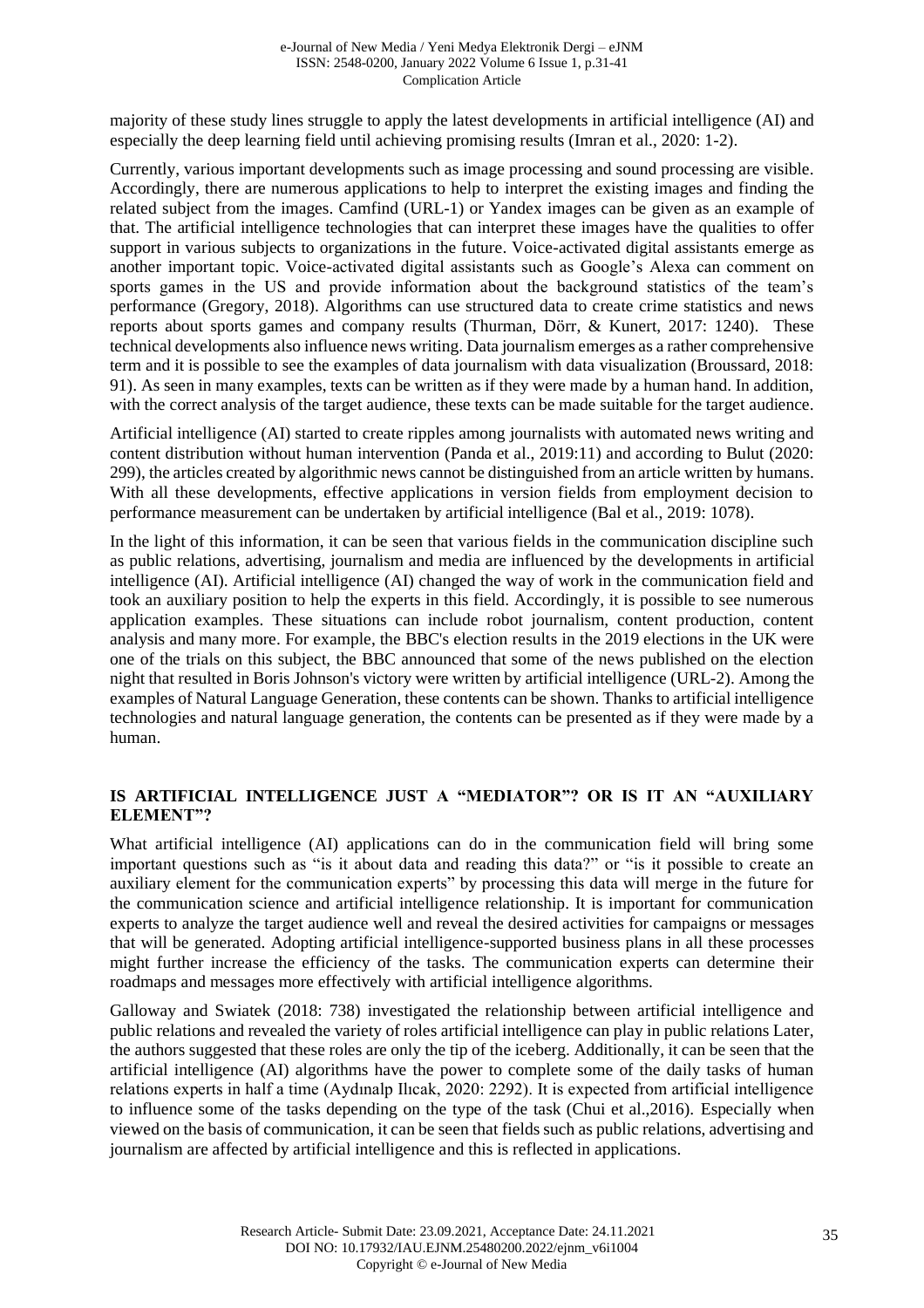In the journalism field, Panda et al. (2018:11) suggested that artificial intelligence not only expanded the scope but also decreased the duration of the entire process. Machine learning-based news personalization systems are commonly used by news publishers such as The New York Times (Stray, 2019: 1078). While it is possible to see the expanding role of algorithmic news curators, these algorithms types that represent editorial decisions must be written with human terms (Hansen et al., 2017: 15).

The reviewed literature reveals that various potential benefits of AI in media are defined (Chan-Olmsted, 2019: 200). Later, it is argued that humans might perceive artificial intelligence and its products as communication partners when they use them (Nah et al. 2020: 369- 370). Hari (2018) argues that communication experts have the responsibility to talk positively about artificial intelligence (2018) and states that utilizing artificial intelligence will enable to focus on more humane aspects of the tasks and societies need to adopt machines and view them as friends, not enemies.

When the communication field is considered, there are various important fields such as image management, crisis communication, traditional media, social media, reputation management, advertising, event management and sponsorship. In these fields, public relations experts sometimes get support from artificial intelligence algorithms (Ilıcak Aydınalp, 2020:2292). By adopting and implementing artificial intelligence tools and technologies, organizations can measure the value of public relations efforts and match with the general mission and targets of a business (Panda, et al. 2019: 2). "The public relations Academy" provides only a few scientific materials about the relationship between public relations and artificial intelligence but this is starting to change. For example, three presentations were carried out about artificial intelligence-related topics in a recent international public relations conference for the first time (Galloway and Swiatek, 2018: 735).

The artificial intelligence systems (ex. robots, chatbots, avatars) have shifted from being perceived as a tool to being perceived as autonomous mediators and team members (Dignum, 2018: 1). With artificial intelligence algorithms, an artificial intelligence tool that can follow the media or the target audience outside the office hours emerges for the communication experts. This shows that artificial intelligence is no longer just data or a robot and act as an auxiliary element for the communication experts to create and detect various subjects.

Voice-based assistants such as Amazon's Alexa can answer human questions and needs with voice (Guzman and Lewis, 2020:72). Various AI applications similar to Amazon's Alexa with natural language processing and speech recognition skills that can interact and communicate with human users can be clearly seen (Nah et al. 2020: 370). With these assistants, individuals can complete a lot of tasks with machines without needing a real person. Robots can rapidly complete complex logical operations, calculations and assessments and rank the preferred results at the highest level. They can communicate with other robots and use the data from the database and internet more effectively than humans (Crnkovic and Çürüklü, 2012: 63-64).

One of the most important developments in the artificial intelligence field is chatbots. With chatbots, most of the needs can be met for fundamental subjects without needing a real employee. According to Barış (2020:43), chatbots offer various benefits in the customer services field.

Now, brands use various methods to develop a relationship with the users. For example, HBO launched "GoT Bot" to enable fans who want to refresh their memories about the important characters and events before the 7th season premiere of Game of Thrones (Bourne,2020: 119). With charisma.ai start-up, artificial intelligence was used to give life to characters. An interactive storytelling engine was created to enable the users to speak in the natural flow and ensure a complete and smooth storyline within the world of the story (URL-3). Thus, humans can communicate without understanding that the other party is a robot and can feel like they are talking to a human and listening to a story from a human (Ökmen, 2021: 430).

Nowadays it is possible to create unique articles thanks to applications such as Wordai and Spinrewriter. (URL-4 AND URL-5).

The researchers or communication experts are interested in artificial intelligence studies with applications such as Mozdeh and can easily retrieve data and complete various applications for their research. All of these can be done without any algorithmic code need (URL-6). In addition to obtained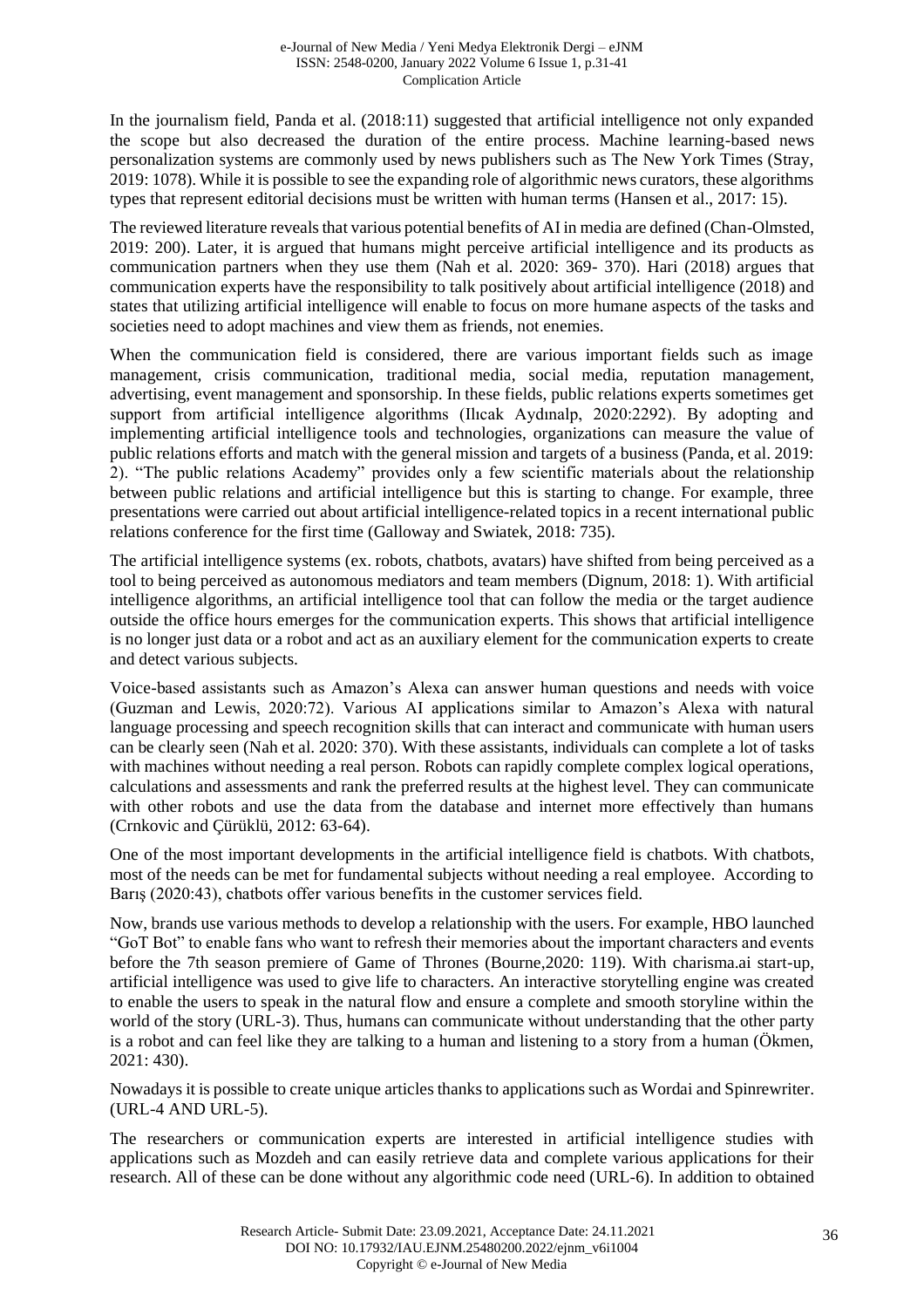data, it is possible to make sentiment analysis without any algorithmic codes with websites such as Sentistrength (URL-7). All these allow researchers to conduct many researches using artificial intelligence technologies with their basic knowledge.

In The Conference on Intelligence Science and Advertising Development organized on 17-18 November 2018 in China, more than 40 scientists and experts attempted to reveal the problems and latest developments to use artificial intelligence in the advertisement field (Öztürk,2021: 252). This is an indication that the subject of artificial intelligence in the field of communication has attracted attention and that studies on this subject have increased.

Accordingly, it can be seen that there are various applications in the advertisement field. It is possible to collect real-time data from viewer reactions in advertisement impact assessment and real-time optimization can be done to ensure compatibility between advertisement impact and brand impact with the help of machine learning (Li, 2019: 333). With Programmatic Advertisement, artificial intelligence technologies have algorithms that analyze the visitor behaviors and makes real-time campaign optimization for the audience with a higher probability of conversion (URL-8). Such that, it can be seen that "Creative Use of AI" and "Creative Use of Data" awards are given in the TECHNIQUE category by Epica Awards (URL-9).

Currently, it is possible to see that various platforms are further highlighted with personalized content. The largest examples of this can be seen as video content such as YouTube and Netflix. These platforms highlight the content that the users might enjoy and provide a higher user experience. According to Şahin (2021:115), we need to get used to algorithms deciding for us over time. For example, Netflix TV shows and movie platforms make new recommendations based on the TV shows and movies the users have watched. These platforms also have the feature of personalization. For example, even the posters are shaped according to the tastes of the audience and the content in Netflix, In this context, it also has an impact on the design field of communication.

Another development that will impact the communication field can be expressed as companies realizing artificial intelligence and directing to this field. Accordingly, Onclusive company offers various AIdriven services such as sentiment analysis, media analysis and media measurement to its customers. Atomic Reach eliminates the predictions and focuses on rewriting the content preferred by the target audience (URL-10). Phrasee platform also utilizes the power of AI to enable brands to better communicate and express themselves better (URL-11). The number of related AI platforms or companies that offer these services might increase. In fact, all these services are the indicators that the companies are willing to purchase these services and the number of service providers companies is increasing.

Accordingly, it can be seen that the majority of the companies that offer AI-driven communication services not only provide the interpreted data to the companies that are willing to receive these services but also create quality communication messages, create articles that are desired by the target audience with algorithms and offer the ways to create better communication. All of these are the indicators that artificial intelligence is taking solid steps to become an important actor in the communication field.

# **CONCLUSION**

Artificial intelligence that influences the way of business in today's world and completely changes some business fields continue to impact various fields. Within these impacts, artificial intelligence can help to decrease the workload, increasing the quality and effectiveness of the tasks or acting as an auxiliary element for the experts. Continuously updating artificial intelligence algorithms started to take a position to undertake significant tasks in the communication field. When the fields that artificial intelligence algorithms had and will undertake in the communication field are considered, fields such as reputation management, crisis management, content creation, news writing and media monitoring can be shown as examples.

When the application examples in the communication field are considered, it can be seen that artificial intelligence will act as an auxiliary element for the communication experts. From this perspective, artificial intelligence algorithms that can detect any risks, problems or crises beforehand, create content,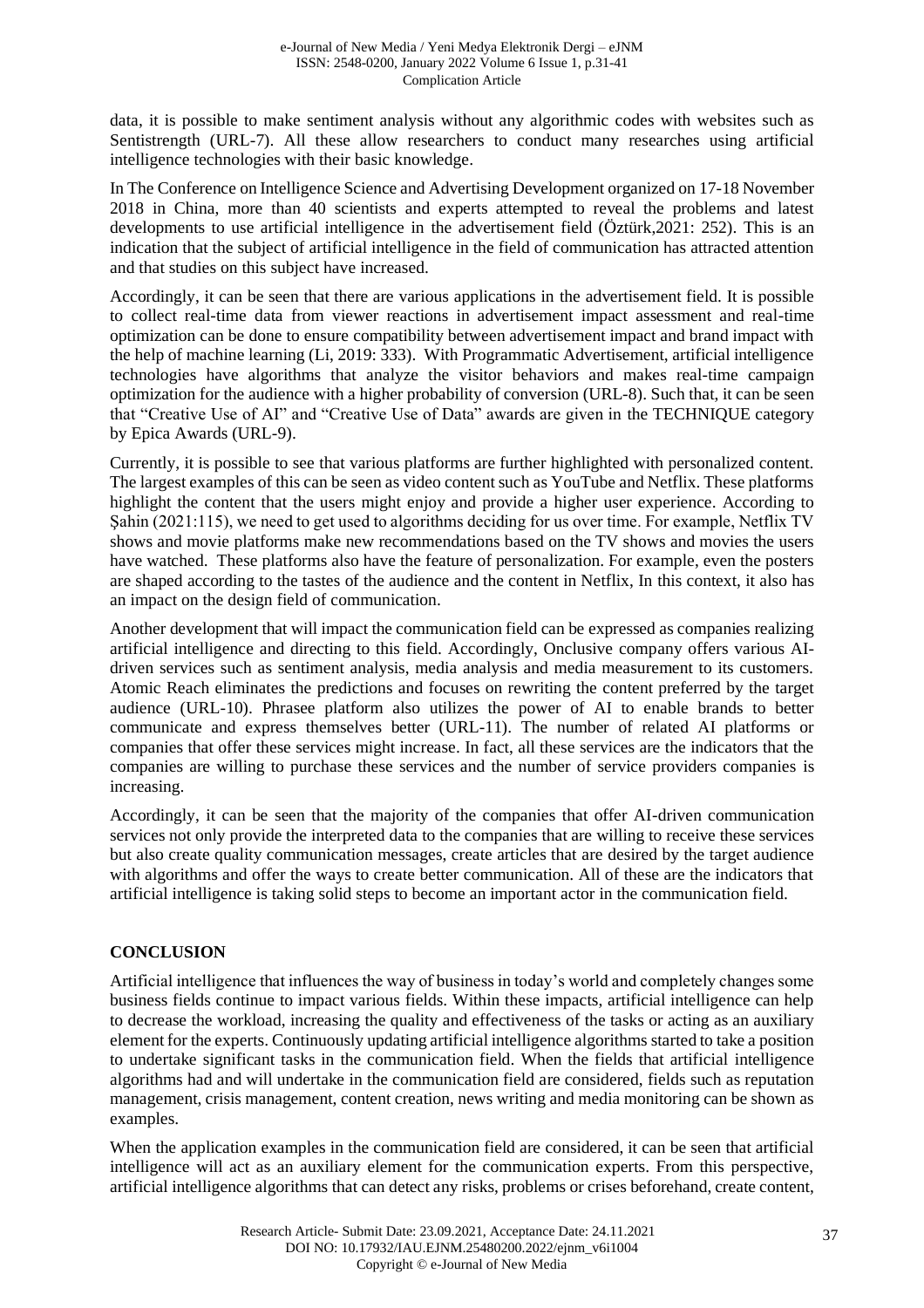write news articles, edit the texts to create the highest effectiveness and make target audience analysis can decrease the workload of communication experts and these experts can show more effective work. With that, these algorithms that better understand the target audience creates content for this target audience and provide work results will develop themselves as they are used in the communication field. It is possible to achieve important work results if artificial intelligence algorithms that can hold and process millions of data in its memory which is more than an employee can process are correctly and effectively positioned in the communication field. Artificial intelligence can take a position where communication experts can get support for the campaigns, text writing, advertisements or activities. Currently, there are companies that offer services to organizations in all these fields. In other words, companies are integrating their communication business with artificial intelligence with external support.

In general, it is clear that there are numerous organizations that offer AI-focused services in the communication field. Improvement in the efforts of these organizations every day will bring numerous organizations or businesses to get support from artificial intelligence.

To understand how much artificial intelligence is included in the communication field, it is possible to look into the conferences and awards organized in this field. In this sense, there are numerous conferences on communication and artificial intelligence and there are events to award the artificial intelligence applications in the communication field.

In the light of all this data and research, it can be seen that artificial intelligence is taking an important role in the communication field and it can now act as an auxiliary element to help communication experts. It is possible to state that all these developments can lead to numerous positive results if supported by required artificial intelligence algorithms.

This article the intersections are presented and the intersections of communication and Artificial Intelligence areas are supported by providing examples from AI applications in the communication field. As a result, it can be predicted that artificial intelligence can be an auxiliary element for communicators.

A compilation of academic studies and applications has been made with this study, which reveals the relationships between artificial intelligence and communication fields with examples. In this direction, the collection of researches in the field of communication and examples in the field of application will benefit future studies.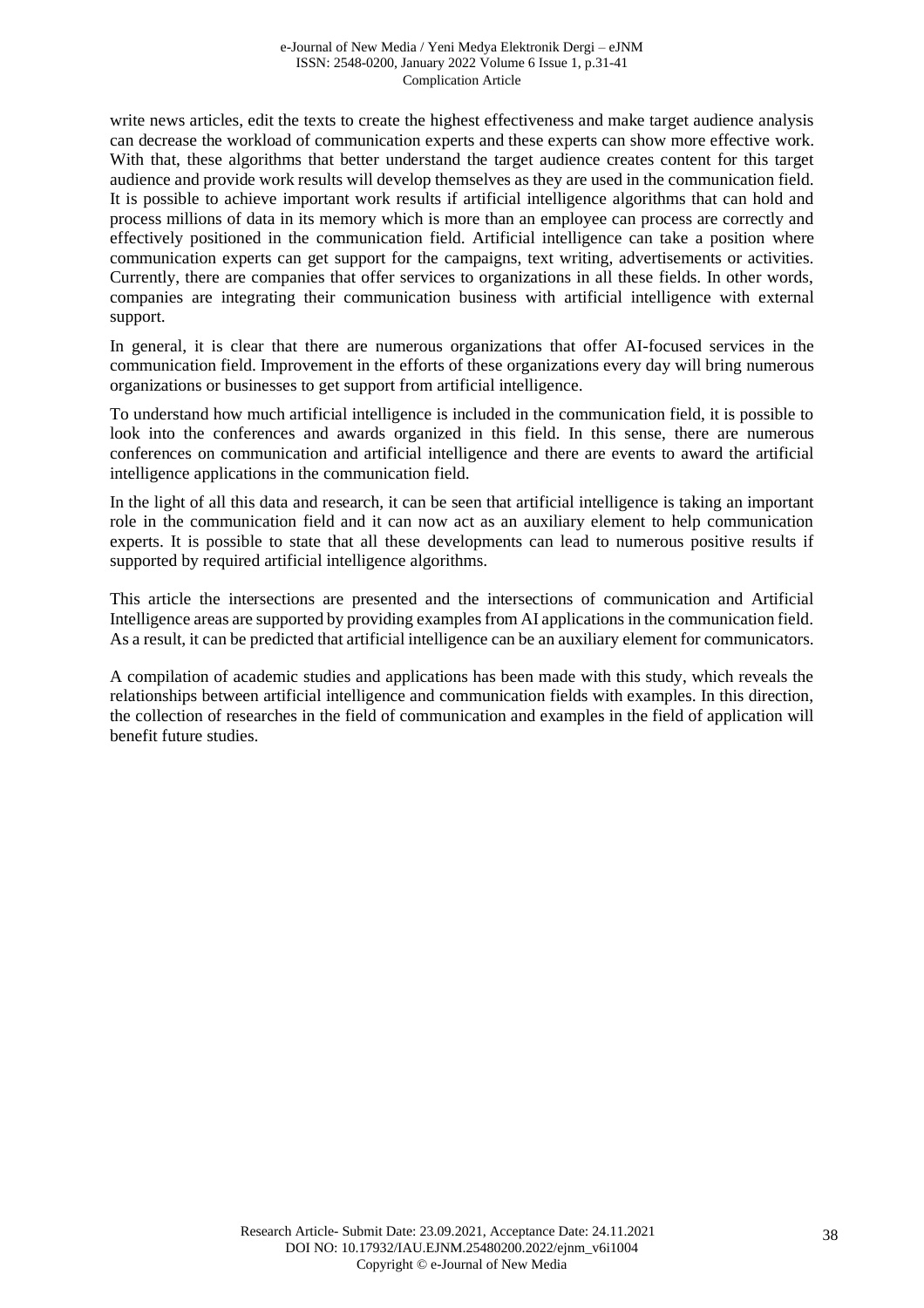#### **REFERENCES**

Arrojo, M.J. (2017*). Information and the Internet: An Analysis from the Perspective of the Science of the Artificial. Minds & Machines*. 27, 425–448[, https://doi.org/10.1007/s11023-016-9413-2](https://doi.org/10.1007/s11023-016-9413-2)

Arslan, Ş. (2021). *Süpergeçiş (Superzapping).*, Akdemir, N.,Tuncer, C. O. (eds.), Siber Ansiklopedi Siber Ortama Çok Disiplinli Bir Yaklaşım. Ankara, Pegem Akademi.

Bal, M., Bal, Y. & Bozkurt, S. (2019). *İnsan Kaynakları Yönetiminde Etkin Bir İşe Alım Süreci İçin Yapay Zekâ Yöntemlerinin Kullanımı*. 3rd International Congress Ofeurasian Social Sciences.

Barış, A. (2020). GSI *Journals Serie B: Advancements in Business and Economics*. 3 (1), 31-46. DOI: 10.5281/zenodo.4030216

Bourne, C. (2019) *AI Cheerleaders: Public Relations, Neoliberalism And Artificial Intelligence*. Publ Relat Inquiry 8(2):109–125

Bostrom, N., & Yudkowsky, E. (2011). *The ethics of artificial intelligence*. In K. Frankish & W. M. Ramsey (Eds.), The Cambridge handbook of artificial intelligence. Cambridge, UK: Cambridge University Press.

Broussard, M. (2018). *Artificial Unintelligence: How Computers Misunderstand the World*. Cambridge: MIT Press

Bulut, S. (2020). *Dijital Çağda Medya: Makine Öğrenmesi,* Algoritmik Habercilik ve Gazetecilikte İşlevsiz İnsan Sorunsalı. Selçuk İletişim, 13 (1), 294-313.

Chui, M., Manyika, L., Miremadi, M., (2016). *Where Machines Could Replace Humans and Where They Can't (Yet*). McKinsey Quarterly, (3), 58–69

Dignum, V*.* (2018). *Ethics in ArtificialI Intelligence: Introduction To The Special Issue*. Ethics Inf Technol 20, 1– 3 <https://doi.org/10.1007/s10676-018-9450-z>

Dodig Crnkovic, G., Çürüklü, B. (2012). Robots: *Ethical by Design*. Ethics Inf Technol 14, 61–71 <https://doi.org/10.1007/s10676-011-9278-2>

Etzioni, A., Etzioni, O. (2017). *Incorporating Ethics into Artificial Intelligence*. J Ethics 21, 403–418 <https://doi.org/10.1007/s10892-017-9252-2>

Fleming P. (2019). *Robots and Organization Studies: Why Robots Might Not Want to Steal Your Job*. Organization Studies. 40(1):23-38. doi:10.1177/0170840618765568

Franklin, S. (2014). *History, Motivations, and Core Themes*. In K. Frankish & W. Ramsey (Eds.), The Cambridge handbook of artificial intelligence (pp. 15–33). Cambridge: Cambridge University Press.

Galloway, C., Swiatek, L. (2018). *Public Relations and Artificial Intelligence: It's not (just) about Robots*. Public Relations Review, 44, 734–740[. https://doi.org/10.1016/j.pubrev.2018.10.008](https://doi.org/10.1016/j.pubrev.2018.10.008)

Gunkel, D. J. (2012). *Communication and Artificial Intelligence: Opportunities and Chal-lenges for the 21st Century*. Communication +1, 1(1), 1–25.

Guzman AL, Lewis SC. (2020). *Artificial Intelligence and Communication: A Human–Machine Communication Research Agenda*. New Media & Society. 22(1):70-86. doi:10.1177/1461444819858691

Gregory, A. (2018). *Professor of PR Voices Concerns over Robots and AL Taking Over PR*. University of Huddersfield News.: https://www.hud.ac.uk/news/2018/ april/professorofprvoicesconcernsoverrobotsandaitakingoverpr/ adresinden alındı

Güney, E. & Yavuz, H. (2020). *Yapay Zekâ ile Sanatsal Üretim Pratiğinde Sanatçının Rolü ve Değişen Sanat Olgusu*. Sanat ve Tasarım Dergisi, Sanat ve Tasarım Dergisi, 415-439.

Gökcek, H., A. (2021). *Dijital Pazarlama Stratejilerine Etkileyici Pazarlama Perspektifinden Bakış*. Gökcek, H., A.(eds.) Dijital Yönetim, Pazarlama ve Medya. Ankara, Nobel.

Hari G (2018). *As Communicators, We have a Responsibility to Talk about AL in A Positive Way*. PR Week, 27 November. Available at: https://www.prweek.com/article/1519621/as-communicators -responsibility-talk-aipositive-way

Hansen, M., Meritxell R., Jon K., and George, K. (2017). "*Artificial Intelligence: Practice and Implications for Journalism."* Tow Center for Digital Journalism, Columbia Journalism School, New York. [https://towcenter.org/research/artificial-intelligence-practice-and-implications-for-journalism/.](https://towcenter.org/research/artificial-intelligence-practice-and-implications-for-journalism/)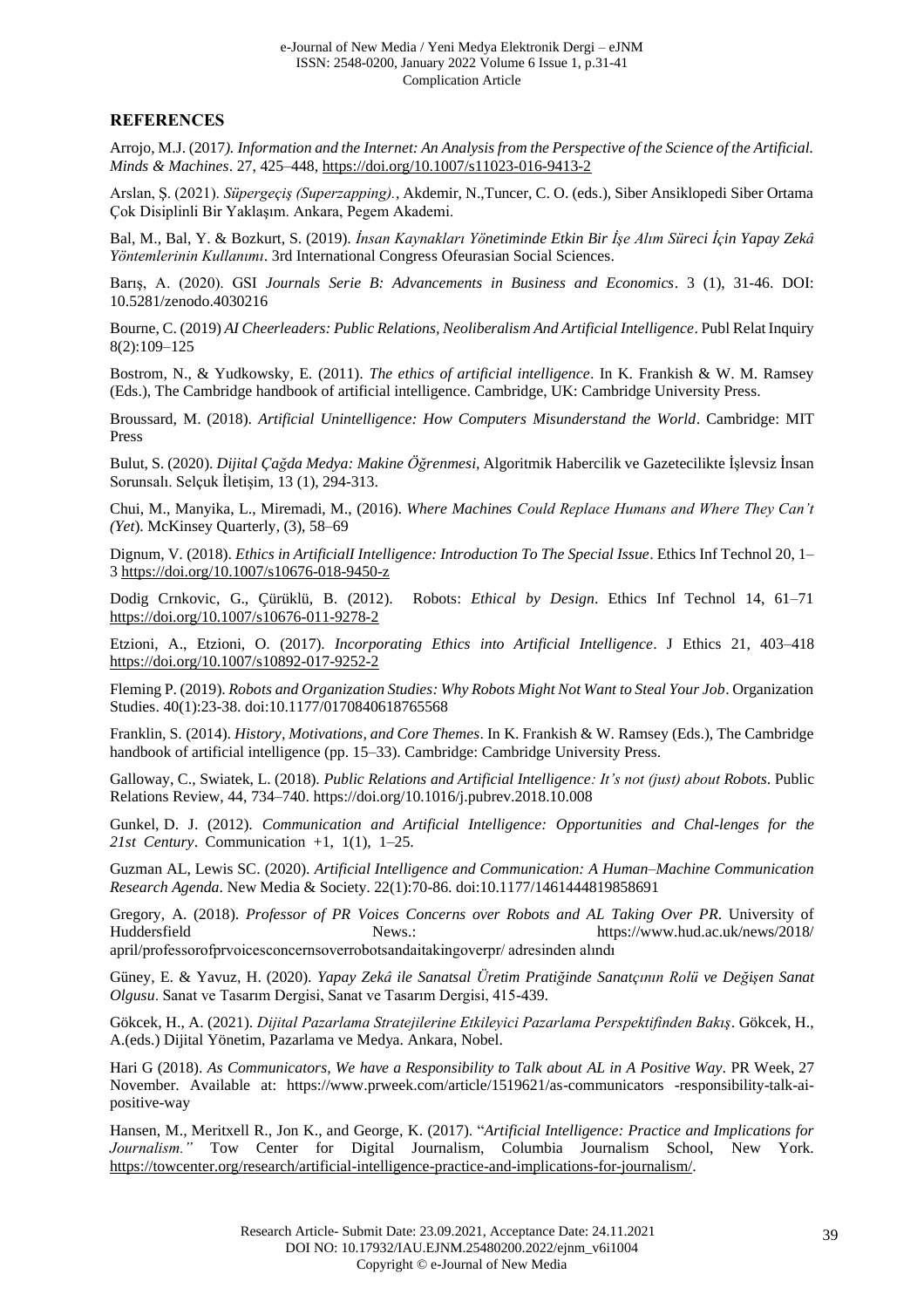Huang M-H, Rust RT. (2018). *Artificial Intelligence in Service*. Journal of Service Research. 21(2):155-172. doi:10.1177/1094670517752459

Ilıcak A., Ş. G. (2020). *Halkla İlişkiler Perspektifiyle Yapay Zekâ*. Turkish Studies- Social, 15(4), 2283-2300. <https://dx.doi.org/10.29228/TurkishStudies.42106>

Karaduman, T." *Yapay Zeka Uygulama Alanları*", Gazi Universitesi, Bilisim Enstitusu, Adli Bilisim. A.B.D.

Kocabay-Şener, N. (2021). *Yapay Zekanın Habercilikte Kullanımı: Olanaklar ve Sakıncalar*. Zengin F. Ve Kıpır B.(eds.), Yapay Zeka ve Medya. İstanbul, Doruk Yayınevi

Köse, U. (2018). *Güvenli Yapay Zekâ Sistemleri İçin İnsan Denetimli Bir Model Geliştirilmesi*. Mühendislik Bilimleri ve Tasarım Dergisi, 6 (1), 93-107. DOI: 10.21923/jesd.394527

Li, H. (2019). *Special Section Introduction: Artificial Intelligence And Advertising.* Journal of Advertising 48 (4):333–7. doi:10.1080/00913367.2019.1654947.

M. Imran, F. Ofli, D. Caragea, and A. Torralba. (2020). ''*Using AL and Social Media Multimodal Content For Disaster Response And Management: Oppor-Tunities, Challenges, And Future Directions*,'' Inf. Process. Manage., vol. 57, Art. no. 102261.

Natale S, Ballatore *A. Imagining The Thinking Machine: Technological Myths And The Rise Of Artificial Intelligence. Convergence*. 2020;26(1):3-18. doi:10.1177/1354856517715164

Naidoo J, Dulek RE. (2018). *Artificial Intelligence in Business Communication: A Snapshot*. International Journal of Business Communication. December. doi:10.1177/2329488418819139

Öztürk, G., (2021). *Dijital Reklamın Yapay Zekalı Yeni Hali: Akıllı Reklamcılık*. Zengin F. Ve Kıpır B.(eds.), Yapay Zeka ve Medya. İstanbul, Doruk Yayınevi

Ökmen, Y. E.,(2021). *Yapay Zeka İle Anlatıların Geleceği*. Zengin F. Ve Kıpır B.(eds.), Yapay Zeka ve Medya. İstanbul, Doruk Yayınevi

Öztürk, K. & Şahin, M. (2018). *Yapay Sinir Ağları ve Yapay Zekâ'ya Genel Bir Bakış*. Takvim-i Vekayi, 25-36.

Panda, G., Upadhyay, A. & Khandelwal, K. (2019). *Artificial Intelligence: A Strategic Disruption in Public Relations*. Journal of Creative Communications., 14(3), 196-213.

S. Russel and P. Norvig. (2010). , *Artificial Intelligence*: A Modern Approach, EUA:Prentice Hall.

Satoru Mori (2018). *US Defense Innovation and Artificial Intelligence*, Asia- Pacific Review, 25:2, 16-44, DOI: 10.1080/13439006.2018.1545488

Say, C. (2018). *50 Soruda Yapay Zeka*. İstanbul: Bilim ve Gelecek Kitaplığı.

Sylvia M. C. (2019). *A Review of Artificial Intelligence Adoptions in the Media Industry*, International Journal on Media Management, 21:3-4, 193-215, DOI: 10.1080/14241277.2019.1695619

Stray, J. (2019). "*Making Artificial Intelligence Work for Investigative Journalism*." Digital Journalism: 1–22. [https://doi.org/10.1080/21670811.2019.1630289.](https://doi.org/10.1080/21670811.2019.1630289)

Sütçü, C. & Aytekin, Ç. (2018). *Veri Bilimi*. İstanbul: Paloma Yayıncılık.

Seungahn Nah, Jasmine McNealy, Jang Hyun Kim & Jungseock Joo (2020) *Communicating Artificial Intelligence (AI): Theory, Research, and Practice.* Communication Studies, 71:3, 369-372, DOI: 10.1080/10510974.2020.1788909

Sucu, İ. & Ataman, E. (2020). *Dijital Evrenin Yeni Dünyası Olarak Yapay Zeka Ve Her Filmi Üzerine Bir Çalışma*. Yeni Medya Elektronik Dergisi, 4 (1), 40-52.

Şahin, Z. B., (2021). *Yapay Zeka Uygulamalarının Etik Bağlamında Değerlendirilmesi*. Zengin F. Ve Kıpır B.(eds.), Yapay Zeka ve Medya. İstanbul, Doruk Yayınevi

Thurman, N., Dörr, K. & Kunert, J. (2017). *When Reporters Get Hands-on with Robo-Writing*. Digital Journalism, 5(10), 1240-1259.

Yıldız, E. (2021). *İletişim Alanindaki Yapay Zekâ Konulu Tezlerin İncelenmesi*. İstanbul Aydın Üniversitesi Sosyal Bilimler Dergisi, 13 (3), 605-618. Retrieved from https://dergipark.org.tr/tr/pub/iausos/issue/62979/901647

Y. Shi, K. Yang, T. Jiang, J. Zhang, and K. B. Letaief, "*Communication-efficient edge AI: Algorithms and systems,"* arXiv preprint arXiv:2002.09668, 2020.